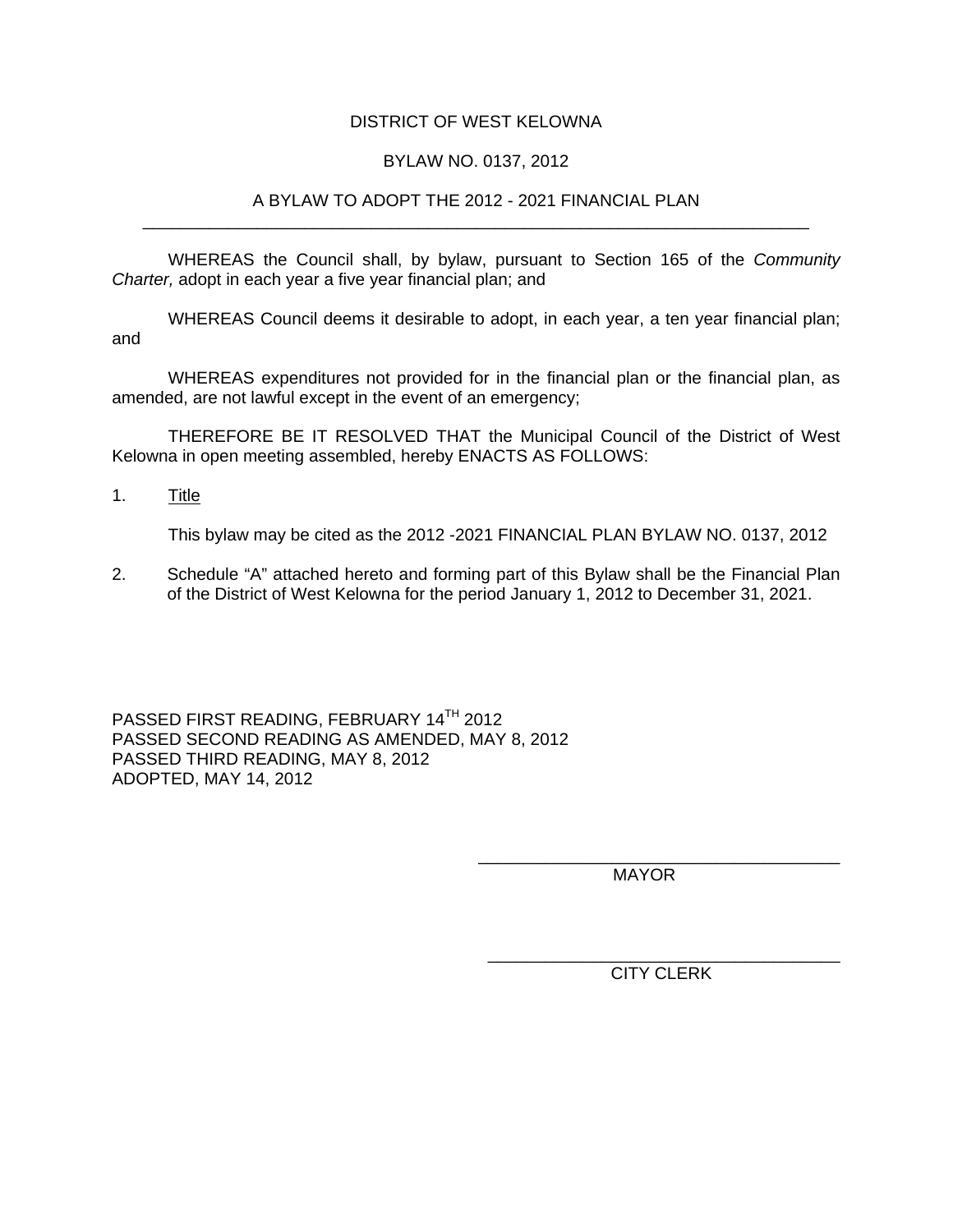| District of West Kelowna 2012 - 2021 Financial Plan |                       |                       |            |              |            |            |            |            |            |            |              |
|-----------------------------------------------------|-----------------------|-----------------------|------------|--------------|------------|------------|------------|------------|------------|------------|--------------|
| <b>Consolidated Totals - Revenues Schedule "A"</b>  |                       |                       |            |              |            |            |            |            |            |            |              |
|                                                     |                       |                       |            |              |            |            |            |            |            |            |              |
| Description                                         | <b>Financial Plan</b> | <b>Financial Plan</b> | Forecast   | Forecast     | Forecast   | Forecast   | Forecast   | Forecast   | Forecast   | Forecast   | Forecast     |
|                                                     | 2011                  | 2012                  | 2013       | 2014         | 2015       | 2016       | 2017       | 2018       | 2019       | 2020       | 2021         |
|                                                     |                       |                       |            |              |            |            |            |            |            |            |              |
| <b>Property Taxes</b>                               | 22,300,421            | 23,259,339            | 24,189,712 | 25, 157, 301 | 26,163,593 | 27,210,137 | 28,298,542 | 29,430,485 | 30,607,702 | 31,832,008 | 33,105,286   |
| <b>Property Tax Exemption</b>                       | 454,851               | 462,826               | 469,769    | 476,815      | 483,967    | 491,227    | 498,595    | 506,074    | 513,665    | 521,370    | 529,191      |
| <b>Utility Companies</b>                            | 421,572               | 454,127               | 460,939    | 467,853      | 474,871    | 481,994    | 489,224    | 496,562    | 504,011    | 511,571    | 519,244      |
| Local Improvements                                  |                       |                       |            |              |            |            |            |            |            |            |              |
| Grants-in-Lieu                                      | 308                   | 308                   | 313        | 317          | 322        | 327        | 332        | 337        | 342        | 347        | 352          |
| Sales of Service                                    | 24,015,850            | 22,718,411            | 22,512,802 | 23,164,773   | 23,687,146 | 24,081,204 | 24,357,054 | 24,910,453 | 25,291,551 | 25,590,499 | 26, 167, 457 |
| Other Revenue from Own Sources                      | 2,213,249             | 2,442,796             | 2,412,108  | 2,447,813    | 2,452,179  | 2,488,962  | 2,526,297  | 2,564,191  | 2,602,653  | 2,641,693  | 2,681,317    |
| Government Transfers                                | 2,265,225             | 2,265,225             | 673,182    | 277,280      | 282,825    | 288,482    | 294,251    | 300,137    | 306,139    | 312,262    | 318,507      |
| <b>Government Grants</b>                            | 11,075,253            | 6,221,717             | 800,876    | 800,875      | 800,876    | 800.876    | 20,939     | 20,940     | 20,939     | 70,939     | 20,939       |
| Transfer from Own Reserves                          | 4,627,431             | 9,671,926             | 2,659,660  | 2,999,721    | 2,669,131  | 1,878,057  | 1,735,641  | 1,677,946  | 2,026,444  | 1,757,500  | 1,638,000    |
| <b>Transfer from Sewer Utility</b>                  |                       |                       |            |              |            |            |            |            |            |            |              |
| <b>Transfer from Water Utility</b>                  |                       |                       |            |              |            |            |            |            |            |            |              |
| Transfer from Surplus to fund Capital               |                       |                       |            |              |            |            |            |            |            |            |              |
| <b>Transfers from Statutory Reserves</b>            |                       |                       |            |              |            |            |            |            |            |            |              |
| Development Cost Charges                            |                       | 1,210,180             | 400,000    |              |            |            | 525,000    | 875,000    | 1,103,000  | 334,000    |              |
| <b>Equipment Replacement Fund</b>                   | 1,027,200             | 793,146               | 545,967    | 1,043,967    | 170,520    | 1,264,335  | 113,967    | 480,520    | 143,967    | 1,009,333  | 305,520      |
| <b>Capital Reserve</b>                              | 2,046,836             | 2,944,200             | 3,858,000  | 2,729,200    | 2,135,500  | 2,778,000  | 2,497,100  | 1,739,000  | 1.671.900  | 2,871,350  | 2,587,025    |
| Local Improvement Reserve                           |                       | 129,532               |            |              |            |            |            |            |            |            |              |
| <b>Water Capital Reserve</b>                        |                       |                       |            |              |            |            |            |            |            |            |              |
|                                                     |                       |                       |            |              |            |            |            |            |            |            |              |
| <b>Borrowing Proceeds</b>                           | 9,880,330             | 1,376,276             |            |              |            |            |            |            |            |            |              |
|                                                     |                       |                       |            |              |            |            |            |            |            |            |              |
| Sub-total                                           | 80,328,526            | 73,950,010            | 58,983,327 | 59,565,916   | 59,320,930 | 61,763,600 | 61,356,942 | 63,001,644 | 64,792,313 | 67,452,872 | 67,872,839   |
| <b>Collections for Other Governments</b>            | 21, 153, 738          | 21,367,808            | 21,795,164 | 22,231,067   | 22,675,689 | 23,129,202 | 23,591,786 | 24,063,622 | 24,544,895 | 25,035,792 | 25,536,508   |
|                                                     |                       |                       |            |              |            |            |            |            |            |            |              |
| <b>TOTAL REVENUES</b>                               | 101,482,264           | 95,317,817            | 80,778,491 | 81,796,983   | 81,996,619 | 84,892,802 | 84,948,729 | 87,065,267 | 89,337,207 | 92,488,664 | 93,409,348   |
|                                                     |                       |                       |            |              |            |            |            |            |            |            |              |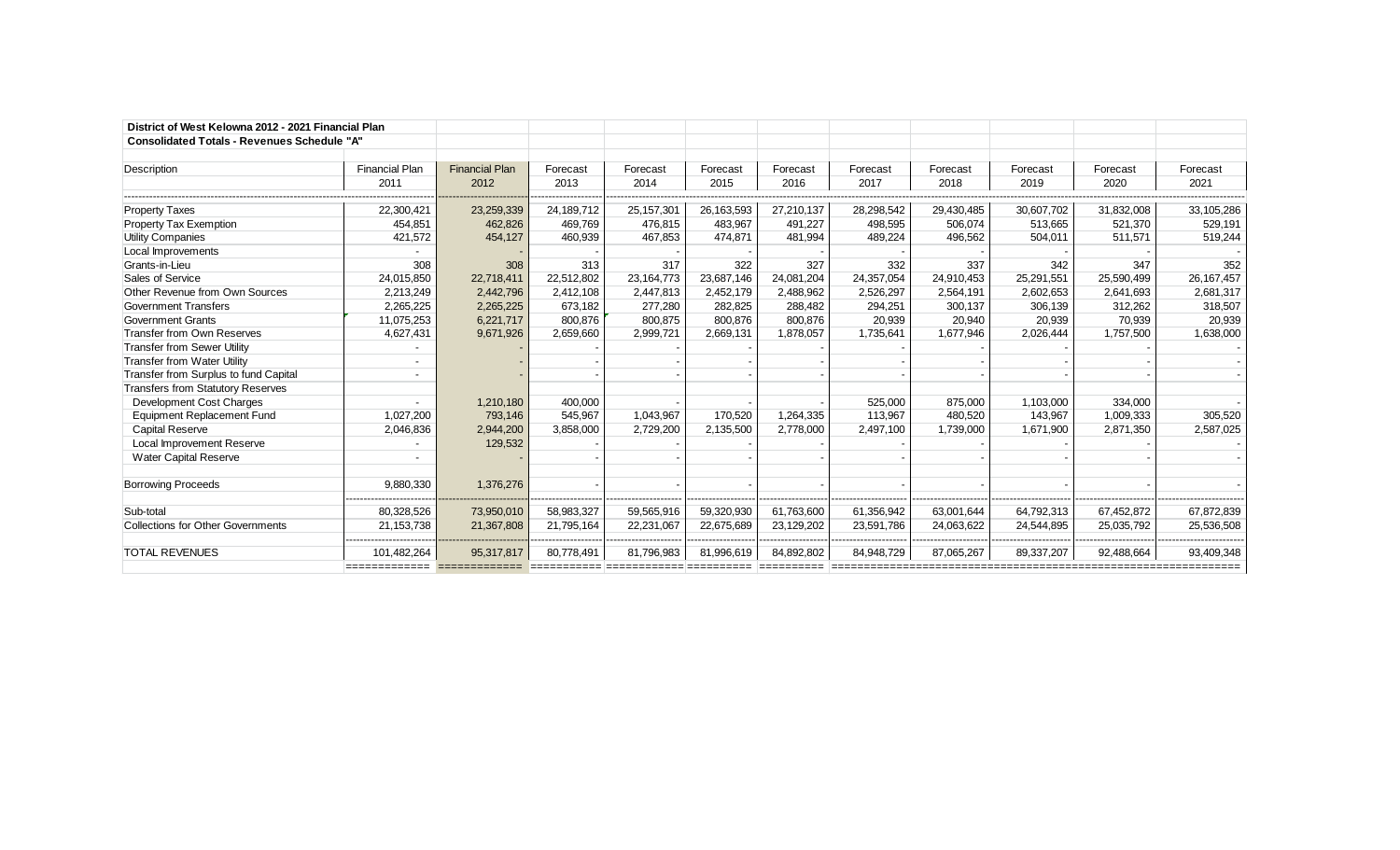| <b>Consolidated Expenditures</b>            |                               |                       |            |                          |            |            |                           |            |            |            |            |
|---------------------------------------------|-------------------------------|-----------------------|------------|--------------------------|------------|------------|---------------------------|------------|------------|------------|------------|
| <b>Schedule "A" Continued</b>               |                               |                       |            |                          |            |            |                           |            |            |            |            |
|                                             |                               |                       |            |                          |            |            |                           |            |            |            |            |
| Description                                 | <b>Financial Plan</b>         | <b>Financial Plan</b> | Forecast   | Forecast                 | Forecast   | Forecast   | Forecast                  | Forecast   | Forecast   | Forecast   | Forecast   |
|                                             | 2011                          | 2012                  | 2013       | 2014                     | 2015       | 2016       | 2017                      | 2018       | 2019       | 2020       | 2021       |
|                                             |                               |                       |            |                          |            |            |                           |            |            |            |            |
| <b>Operating Expenditures</b>               |                               |                       |            |                          |            |            |                           |            |            |            |            |
| <b>General Government Services</b>          | 6,340,321                     | 6,331,312             | 6,262,048  | 6,386,809                | 6,513,649  | 6,643,450  | 6,775,859                 | 6,911,916  | 7,049,675  | 7,190,188  | 7,334,512  |
| <b>Protective Services</b>                  | 9.837.637                     | 10.462.988            | 10.720.879 | 11,100,452               | 11.473.518 | 11.738.970 | 12.010.990                | 12.289.748 | 12.575.417 | 12.868.176 | 13,168,208 |
| <b>Transportation Services</b>              | 5,646,487                     | 5,568,113             | 6,129,771  | 6,291,414                | 6,417,242  | 6.545.587  | 6.676.499                 | 6.810.029  | 6,946,229  | 7,085,154  | 7.226.857  |
| Environmental Health Services inc Storm Sew | 9,183,385                     | 7,964,208             | 8,161,176  | 8,456,565                | 8,875,433  | 9,017,748  | 9,077,754                 | 9,411,569  | 9,569,277  | 9,640,959  | 9,986,708  |
| Storm Sewer Utility                         |                               | 145,887               | 149,534    | 153,272                  | 157.104    | 161,032    | 165,058                   | 169.184    | 173.414    | 177,749    | 182,193    |
| <b>Public Health Services</b>               | 20,000                        | 20,000                | 20,808     | 21,224                   | 21,649     | 22,082     | 22,524                    | 22,974     | 23,434     | 23,902     | 24,380     |
| <b>Environmental Development Services</b>   | 3,024,840                     | 3,001,400             | 2,714,770  | 2,743,416                | 2,738,301  | 2,793,037  | 2,848,866                 | 2,905,813  | 2,963,898  | 3,023,145  | 3,083,577  |
| Recreation & Cultural Services              | 5,287,269                     | 5,511,119             | 5,426,731  | 5,534,766                | 5,644,961  | 5,757,360  | 5,872,007                 | 5,988,947  | 6,108,226  | 6,229,891  | 6,353,989  |
| Interest & Principal - Municipal Debt       | 6,447,563                     | 6,479,235             | 6,506,332  | 5,746,383                | 5,679,545  | 5,560,750  | 5,426,158                 | 5,497,218  | 5,569,700  | 5,643,632  | 5,719,042  |
| Other Financial Fees                        | 51,204                        | 50,831                | 51,847     | 52,884                   | 53,942     | 55,021     | 56,121                    | 57,244     | 58,388     | 59,556     | 60,747     |
| Transfer to Own Reserves                    | 5,287,217                     | 4,779,211             | 2,797,037  | 3,066,472                | 3,199,044  | 3,390,396  | 2,931,319                 | 3,018,460  | 3,273,062  | 3,572,508  | 4,152,112  |
| <b>Transfer to Statutory Reserves</b>       |                               |                       |            |                          |            |            |                           |            |            |            |            |
| Development Cost Charges Fund               | 600.000                       | 600.000               | 600.000    | 600.000                  | 600.000    | 600.000    | 600.000                   | 600.000    | 600,000    | 600,000    | 600.000    |
| <b>Equipment Replacement Fund</b>           | 574,842                       | 539,877               | 483,874    | 490,240                  | 644.898    | 663.928    | 477,532                   | 517,377    | 684,431    | 807,286    | 896,628    |
| Off-Street Parking Reserve Fund             | $\blacksquare$                |                       |            | $\overline{\phantom{a}}$ |            |            |                           |            |            |            |            |
| Local Improvements Fund                     |                               |                       |            | $\sim$                   |            |            |                           |            |            |            |            |
| Capital Reserve Fund                        | 2,317,806                     | 2,765,529             | 996,545    | 1,518,764                | 1,556,600  | 1,976,582  | 2,471,689                 | 2,786,045  | 2,835,948  | 2,910,011  | 2,762,376  |
| Available for supplemental budget requests  |                               |                       | 56,123     | 178,124                  | 307,402    | 444,293    | 589,161                   | 747,988    | 910,016    | 1,081,166  | 1,261,857  |
| Sewer Capital Reserve                       |                               | 80,000                | 80,000     | 81,600                   | 83,232     | 84,897     | 86,595                    | 88,326     | 90,093     | 91,895     | 93,733     |
| <b>Water Capital Reserve</b>                | 235.842                       | 354,000               | 362.225    | 370.643                  | 379.259    | 388.077    | 397.102                   | 406.339    | 415.794    | 425,470    | 435.375    |
|                                             |                               |                       |            |                          |            |            |                           |            |            |            |            |
|                                             |                               |                       |            |                          |            |            |                           |            |            |            |            |
| <b>Total Operating Expenditures</b>         | 54,854,413                    | 54,653,710            | 51,519,700 | 52,793,028               | 54,345,780 | 55,843,208 | 56,485,234                | 58,229,178 | 59,847,002 | 61,430,689 | 63.342.294 |
|                                             |                               |                       |            |                          |            |            |                           |            |            |            |            |
| <b>Capital Expenditures</b>                 |                               |                       |            |                          |            |            |                           |            |            |            |            |
| <b>General Government Services</b>          | 105,785                       | 381,786               | 245,967    | 93.967                   | 87.520     | 199,335    | 78,967                    | 72,520     | 93.967     | 199,333    | 72,520     |
| <b>Protective Services</b>                  | 899,029                       | 271,228               | 170,000    | 681,000                  | 83,000     | 715,000    | 81,000                    | 408,000    | 96,000     | 710,000    | 154,000    |
| <b>Transportation Services</b>              | 3,890,107                     | 8,158,650             | 3,830,000  | 3,314,500                | 3,567,000  | 2,965,000  | 3,908,000                 | 3,098,000  | 3,283,000  | 3,251,000  | 3,051,000  |
| <b>Environmental Health Services</b>        | 19.880.736                    | 7,054,231             | 825,000    | 575,000                  | 365.000    | 575.000    | 80.000                    | 235.000    | 255.000    | 200,000    | 115,000    |
| <b>Public Health Services</b>               |                               |                       |            |                          | $\sim$     |            | $\sim$                    | $\sim$     | $\sim$     | $\sim$     |            |
| <b>Recreation &amp; Cultural Services</b>   | 698.454                       | 2,909,054             | 2.342.660  | 1.191.371                | 501.131    | 728.057    | 451.641                   | 290.696    | 776.694    | 1,148,750  | 583,250    |
| <b>Storm Sewer</b>                          |                               | 521,351               | 50,000     | 917.050                  | 371,500    | 738,000    | 272,100                   | 668,250    | 440,650    | 513,100    | 554,775    |
|                                             |                               |                       |            |                          |            |            |                           |            |            |            |            |
| <b>Total Capital Expenditures</b>           | 25,474,111                    | 19,296,300            | 7,463,627  | 6,772,888                | 4,975,151  | 5,920,392  | 4,871,708                 | 4,772,466  | 4,945,311  | 6,022,183  | 4,530,545  |
| <b>Transfers to Other Governments</b>       | 21, 153, 738                  | 21,367,808            | 21,795,164 | 22,231,067               | 22,675,689 | 23,129,202 | 23,591,786                | 24,063,622 | 24,544,895 | 25,035,792 | 25,536,508 |
|                                             |                               |                       |            |                          |            |            |                           |            |            |            |            |
| <b>TOTAL EXPENDITURES</b>                   | 101,482,263                   | 95,317,817            | 80,778,491 | 81,796,983               | 81,996,619 | 84,892,803 | 84,948,729                | 87,065,266 | 89,337,207 | 92,488,665 | 93,409,348 |
|                                             | ============================= |                       |            |                          |            | ========== | ============ ============ |            |            |            |            |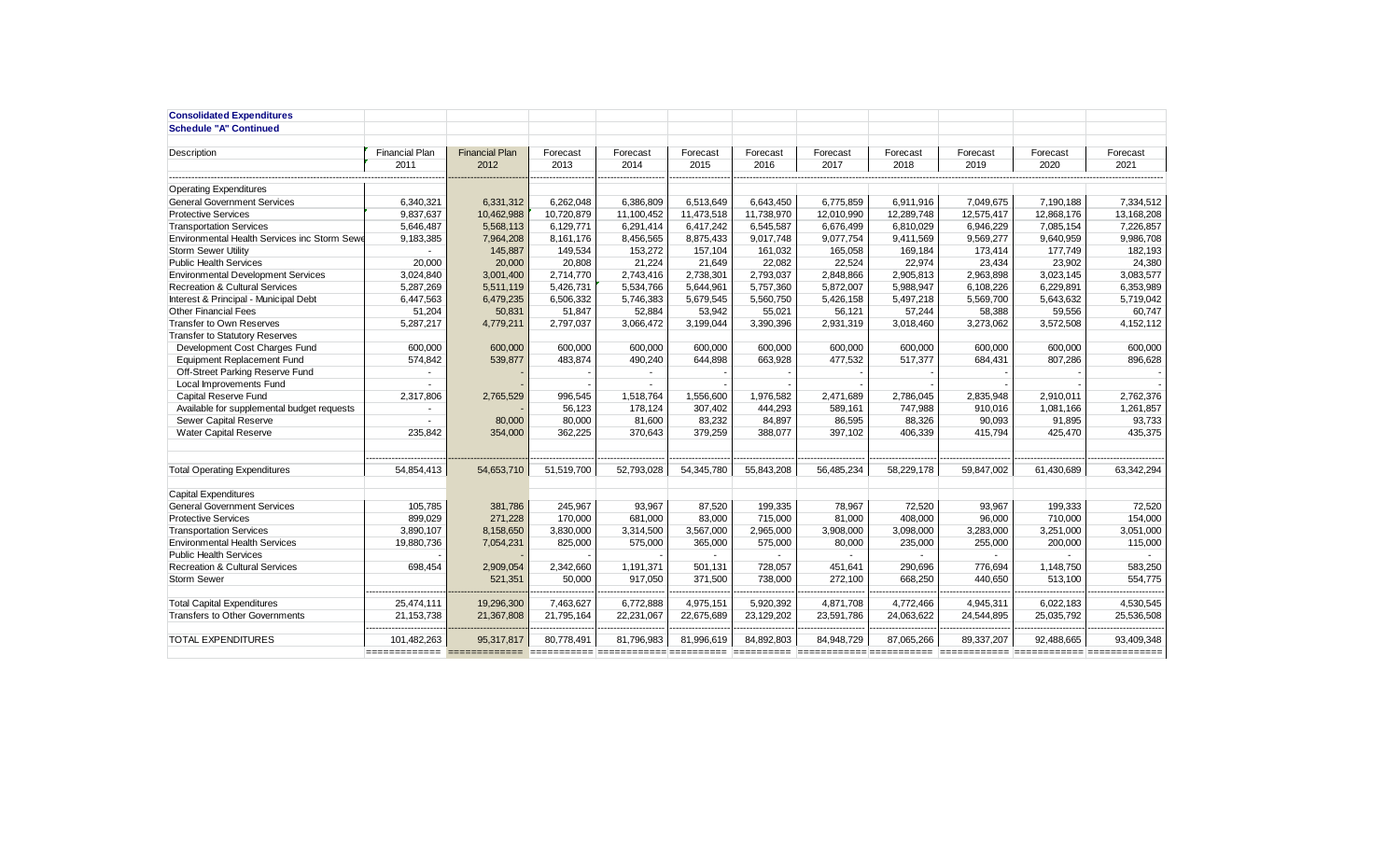Taxation is a major revenue source for the General Fund and accounts for 31.45% of the 2012 total revenue estimated at \$73,950,010, excluding collection for other governments. Over the ten-year period of the financial plan, the taxation requirement is estimated to increase annually by a growth factor of 1.00% and an additional increase of 3.00%, which includes increase in cost of living and increase to reserves.

The current financial plan provides that \$23,259,339 be generated from District of West Kelowna property tax base for General Government purposes.

The District has various policies that govern and affect the budget process and include:

- 1. Revenue Policy.
- 2. Surplus Funds Policy.
- 3. Debt Policy.
- 4. Reserve Fund Policy
- 5. Proportion of Taxes Allocated to Classes
- 6. Permissive Tax Exemptions
- 7. Development Cost Charges

# **Revenue Policy**

The District will review fees/charges annually to ensure that they keep pace with changes in the cost-of-living as well as changes in the methods or levels of service delivery.

The District will actively pursue alternative revenue sources to help minimize property taxes.

- The District will consider market rates and charges levied by other public and private organizations for similar services in establishing rates, fees and charges.
- The District will establish cost recovery policies for fee-supported services. The Policies will consider whether the benefits received from the service are public and/or private.
- The District will establish cost recovery policies for services provided for other levels of government.
- General Revenues will not be dedicated for specific purposes, unless required by law or generally accepted accounting practices (GAAP).
- The District will develop and pursue new and creative partnerships with government, community institutions (churches, schools), and community groups as well as private and non-profit organizations to reduce costs and enhance service to the community.

# **Surplus Funds**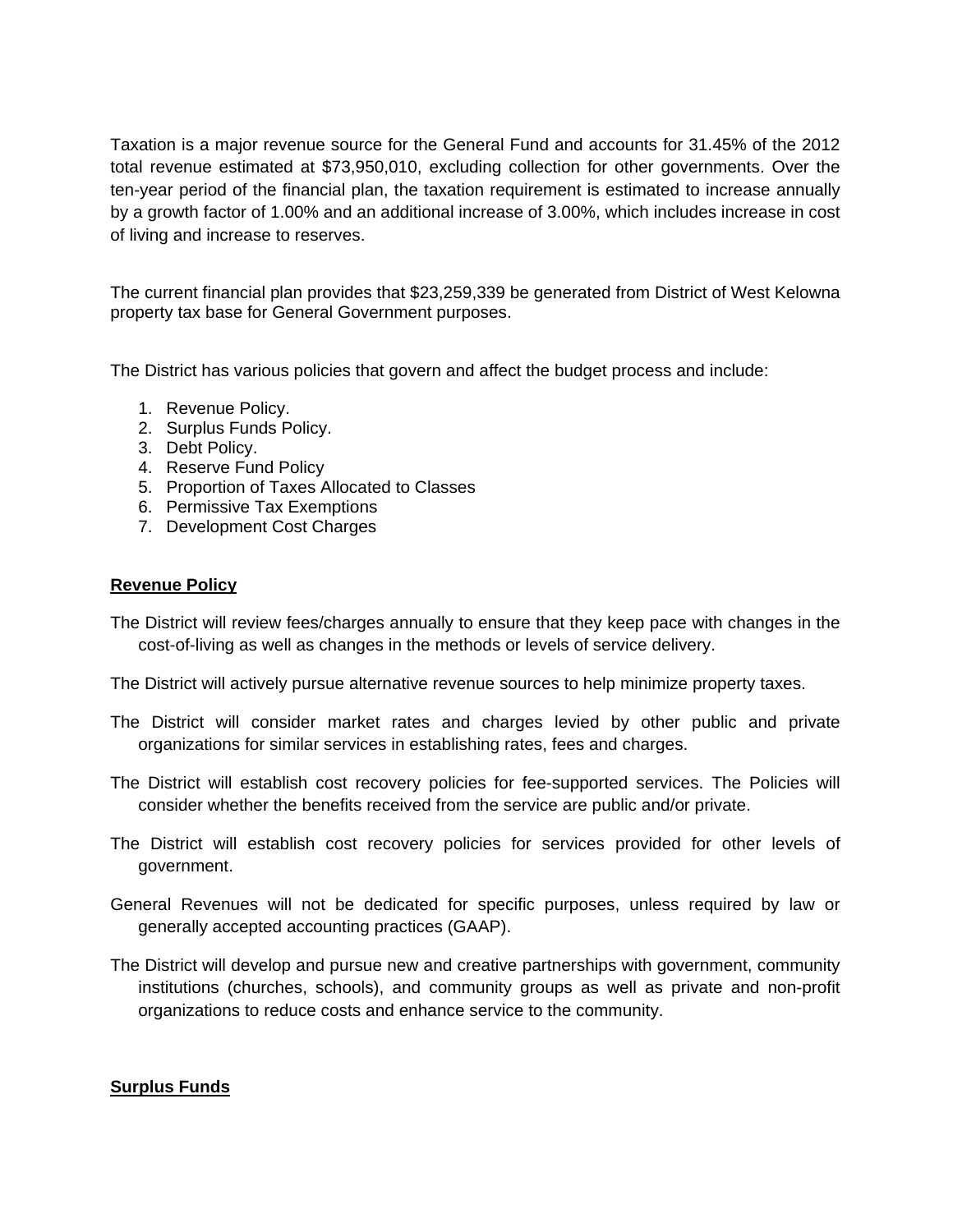The *Community Charter* does not allow municipalities to plan an operating deficit (i.e. where expenditures exceed revenues). To ensure this situation does not occur, revenue projections are conservative and authorized expenditures are closely monitored. The combination of conservative revenue projections and controlled expenditures should produce a modest annual operating surplus.

Use of Surplus Funds

- a. Council will review options and provide direction to staff regarding the allocation of any operating surplus prior to completion of the budget process for the following year.
- b. To ensure the Accumulated Surplus is not excessive, the balance in the accumulated surplus account should not exceed a specific amount or guideline. The guideline is that Accumulated Surplus should not exceed 10% of the net operating budget.
- c. Accumulated Surplus funds above the 10% guideline shall be used to:
	- i. Fund capital expenditures or to increase reserves;
	- ii. Pay off capital debt, including internal borrowings;
	- iii. Stabilize City property tax and utility rate increases;
	- iv. Fund other items as Council deems appropriate.
- d. Staff will facilitate Council's review of the amount of Accumulated Surplus funds available on an annual basis.

# **Debt Policy**

- 1. One-time capital improvements and unusual equipment purchases.
- 2. When the useful project life will exceed the term of financing.
- 3. Major equipment purchases.
- 4. Debt servicing is limited to no more than a 3% tax increase per year.
- 5. The maximum borrowing amount be limited to 15% (*Community Charter* allows for 25%) of the Districts revenues as defined by the *Community Charter*.
- 6. Reserves are to be considered as a funding source before debt.

# **Reserve Funds**

Reserve funds shall be set aside to:

- a. Provide sources of funds for future capital expenditures;
- b. Provide a source of funding for areas of expenditure that fluctuate significantly from year to year (equipment replacement, special building maintenance, etc.);
- c. Protect the District from uncontrollable or unexpected increases in expenditures or unforeseen reductions in revenues, or a combination of the two; and
- d. Provide for working capital to ensure sufficient cash flow to meet the District's needs throughout the year.

# **Proportion of Taxes Allocated to Classes**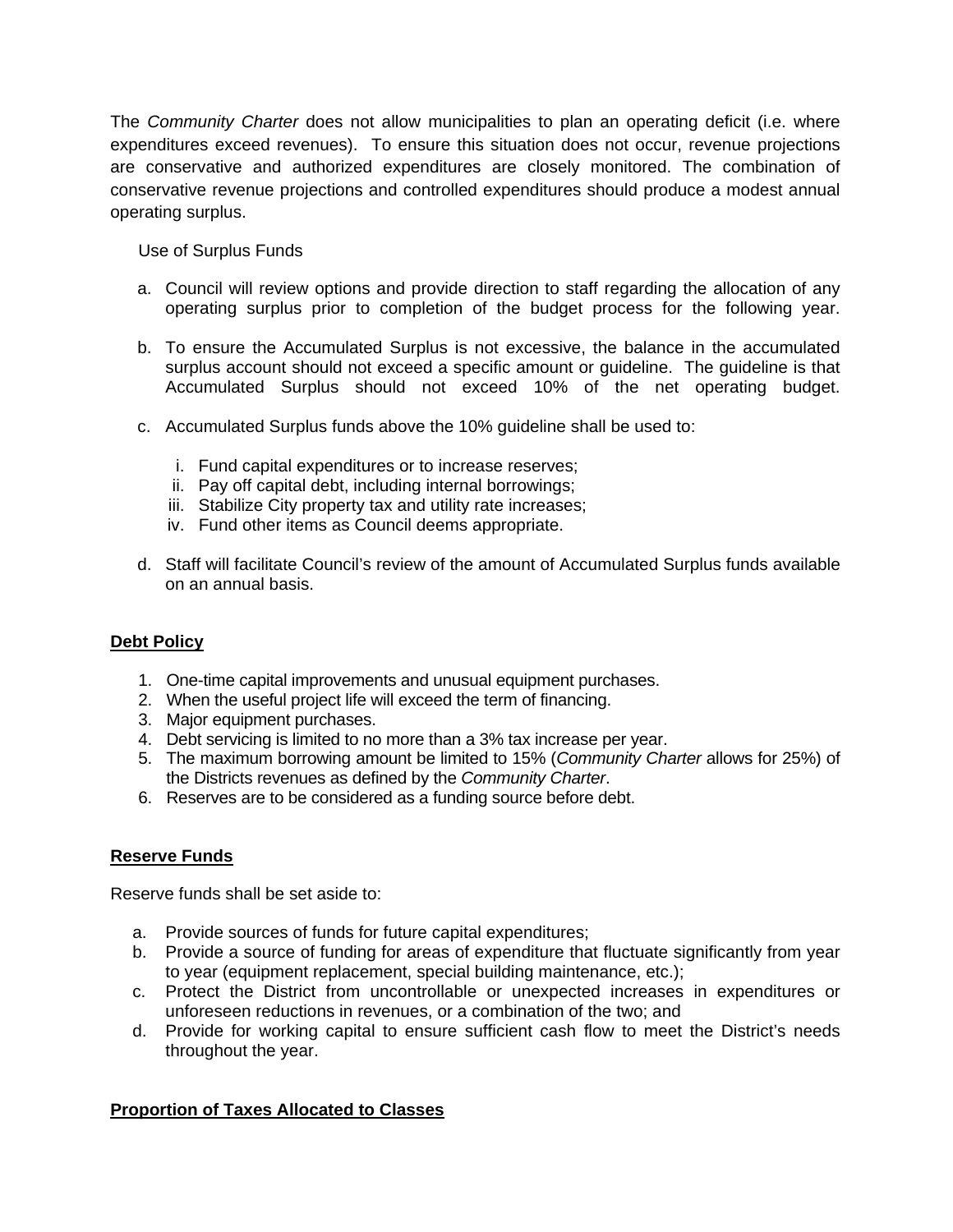It is Council's goal to ensure that there is a fair and equitable apportionment of taxes to each property class. The apportionment to each class is calculated using the multipliers determined by Council prior to preparing the annual tax rate bylaw. The tax multipliers will be reviewed and set by Council annually.

# **Permissive Tax Exemptions**

Permissive tax exemptions will be approved annually by Council. All applications for permissive tax exemptions will be considered in accordance with the Permissive Tax Exemption Policy.

## **Development Cost Charges**

Development cost charges will be used to help fund capital projects deemed to be required in whole or in part due to development in the community. These charges will be set by bylaw and reviewed at a minimum every year to ensure that project estimates remain reasonable and the development costs charges are aligned with the strategic goals of Council.

Taxation is a major revenue source for the General Fund and accounts for 31.45% of the 2012 total revenue estimated at \$73,950,010, excluding collection for other governments. Over the ten-year period of the financial plan, the taxation requirement is estimated to increase annually by a growth factor of (1.00%) and an additional increase of 3.00%, which includes increase in cost of living and increase to reserves.

The current financial plan provides that \$22,359,339 be generated from District of West Kelowna property tax base for General Government purposes.

The District has various policies which govern and affect the budget process and include:

- 8. Revenue Policy.
- 9. Surplus Funds Policy.
- 10. Debt Policy.
- 11. Reserve Fund Policy
- 12. Proportion of Taxes Allocated to Classes
- 13. Permissive Tax Exemptions
- 14. Development Cost Charges

### **Revenue Policy**

The District will review fees/charges annually to ensure that they keep pace with changes in the cost-of-living as well as changes in the methods or levels of service delivery.

The District will actively pursue alternative revenue sources to help minimize property taxes.

The District will consider market rates and charges levied by other public and private organizations for similar services in establishing rates, fees and charges.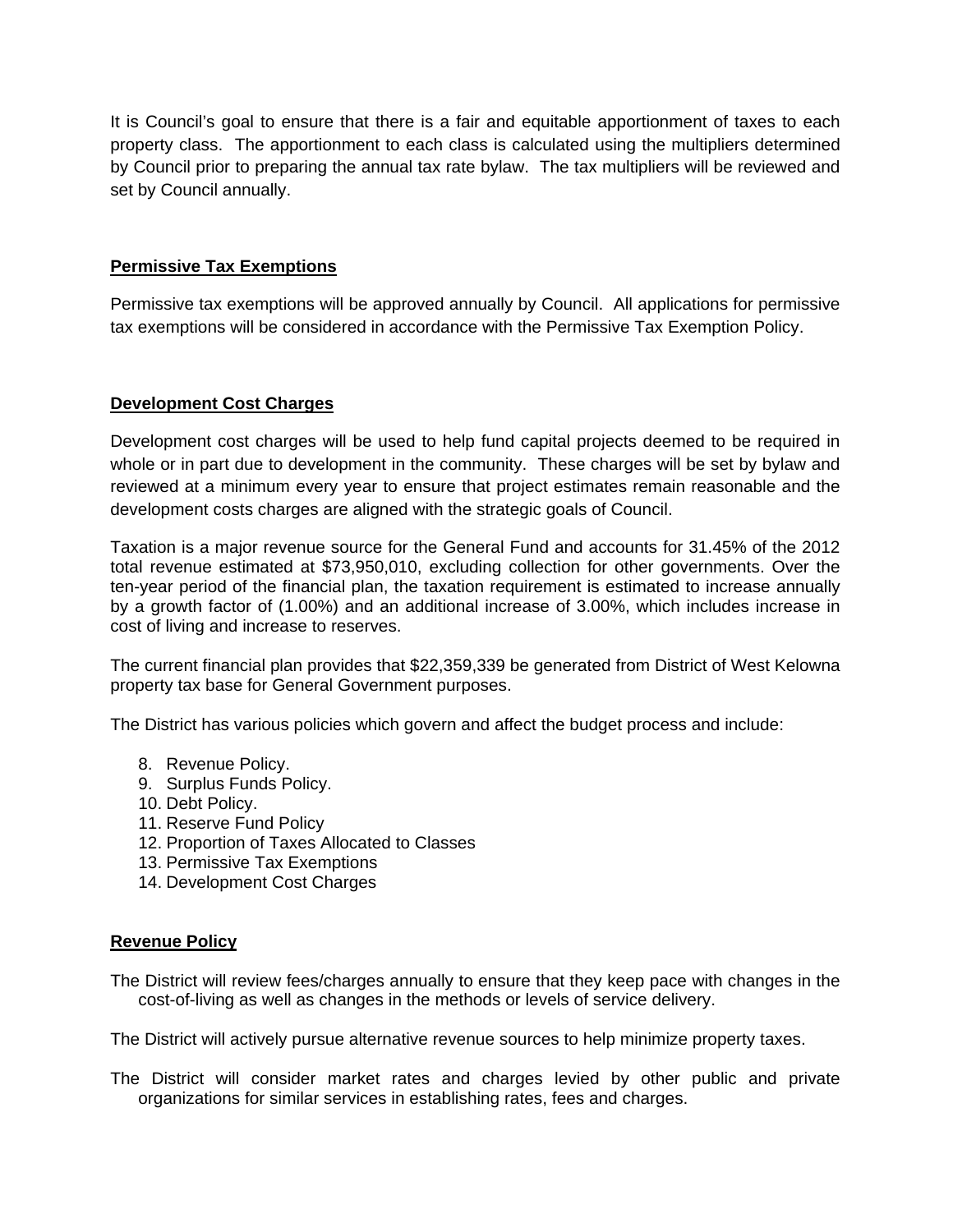- The District will establish cost recovery policies for fee supported services. The Policies will consider whether the benefits received from the service are public and/or private.
- The District will establish cost recovery policies for services provided for other levels of government.
- General Revenues will not be dedicated for specific purposes, unless required by law or generally accepted accounting practices (GAAP).
- The District will develop and pursue new and creative partnerships with government, community institutions (churches, schools), and community groups as well as private and non-profit organizations to reduce costs and enhance service to the community.

### **Surplus Funds**

The *Community Charter* does not allow municipalities to plan an operating deficit (i.e. where expenditures exceed revenues). To ensure this situation does not occur, revenue projections are conservative and authorized expenditures are closely monitored. The combination of conservative revenue projections and controlled expenditures should produce a modest annual operating surplus.

Use of Surplus Funds

- e. Council will review options and provide direction to staff regarding the allocation of any operating surplus prior to completion of the budget process for the following year.
- f. To ensure the Accumulated Surplus is not excessive, the balance in the accumulated surplus account should not exceed a specific amount or guideline. The guideline is that Accumulated Surplus should not exceed 10% of the net operating budget.
- g. Accumulated Surplus funds above the 10% guideline shall be used to:
	- i. Fund capital expenditures or to increase reserves;
	- ii. Pay off capital debt, including internal borrowings;
	- iii. Stabilize City property tax and utility rate increases;
	- iv. Fund other items as Council deems appropriate.
- h. Staff will facilitate Council's review of the amount of Accumulated Surplus funds available on an annual basis.

### **Debt Policy**

- 7. One-time capital improvements and unusual equipment purchases.
- 8. When the useful project life will exceed the term of financing.
- 9. Major equipment purchases.
- 10. Debt servicing is limited to no more then a 3% tax increase per year.
- 11. The maximum borrowing amount be limited to 15% (*Community Charter* allows for 25%) of the Districts revenues as defined by the *Community Charter*.